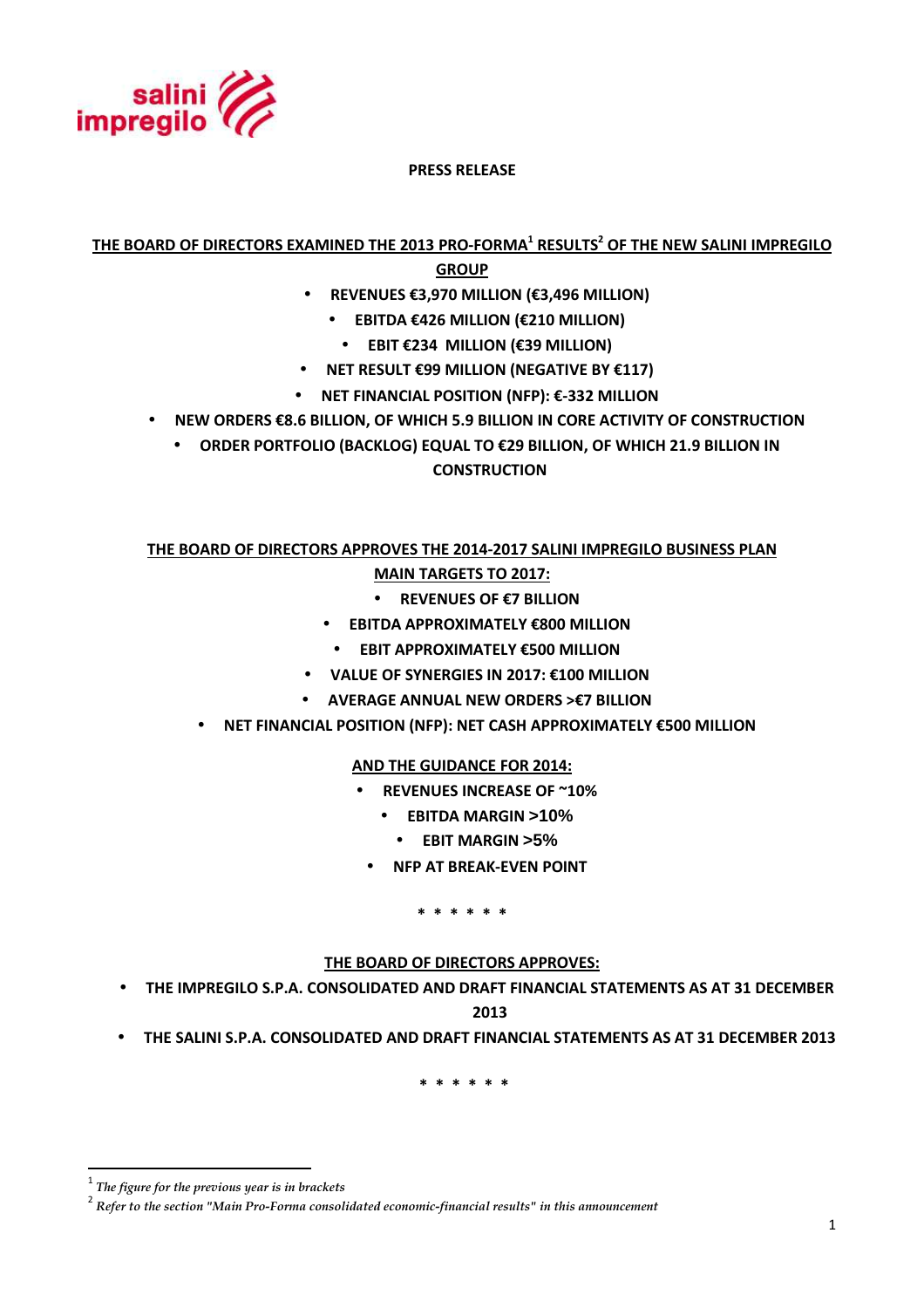*Milan, 20 March 2014* - The Board of Directors of Salini Impregilo yesterday examined and approved the consolidated results and draft financial statements at 31 December 2013 of Impregilo S.p.A. ("Salini Impregilo S.p.A."as of January 2014). Taking into account that the company incorporated Salini S.p.A., with effect from 1 January 2014, the Board also approved the consolidated and separate financial statements of Salini S.p.A. at 31 December 2013. It is to be noted that the consolidated financial statements of Salini S.p.A. include the Impregilo S.p.A. data evaluated for the first 3 months of 2013 using the net equity method, and for the next 9 months of 2013 – following the acquisition of control which was completed in the second quarter of 2013 – the fully consolidated Impregilo Group data.

The Board therefore, examined the Pro-forma Consolidated Income Statements at 31 December 2013 and 2012, which reflect the actual dimension of the new Group, taking into account the change in management control which took place following the Shareholders' Meeting on 17 July 2012.

### **SALINI IMPREGILO GROUP**

### **Pro-forma main consolidated economic-financial results**

The Pro-forma Consolidated Income Statements (the "Pro-forma Consolidated Income Statements") as at 31 December 2012, have been prepared, based on the Salini Group and Impregilo Group consolidated income statements for the years 2012 and 2013, respectively approved. The Pro-forma Income Statements have been prepared to implement the merger transactions with Impregilo, and the financial operations related to the acquisition of Impregilo, such as the funding of the tender offer, the new lines of credit and the bond issue, as well as the transfer or planned transfer of some of the Group's assets (EcoRodovias and Todini) (jointly the "Transactions") to the consolidated economic situation of the Salini Group.

#### *FOREWORD*

*The Pro-forma Consolidated Income Statements have been prepared to represent the main effects on the consolidated income statements for the years ended at 31 December 2013 and 2012 of the Salini Group related to:* 

*(i) the merger between the Salini Group and the Impregilo Group;* 

*(ii) the funding of the tender offer and the refinancing of the Impregilo Group and the Salini Group financial debt through the new funding relating to the acquisition of the Impregilo Group;* 

*(iii) the issuing of the bond issue by Salini for a nominal amount of Euro 400 million, and the use of related financial flows.* 

*In addition to the above, the Pro-forma Consolidated Income Statements will give rise to the transfer or planned transfer of the investments held by the Group in the share capital of EcoRodovias and Todini.* 

*Note, however, that the information in the Pro-forma Consolidated Income Statements, as previously indicated, represents a simulation, for illustration purposes only, of the possible effects that could result from the Transactions. Specifically, since the proforma data has been established to retroactively reflect the effects of subsequent transactions, in spite of compliance with generally accepted rules and use of reasonable assumptions, there are limits related to the actual nature of these pro-forma data. Therefore, note that if the Transactions actually took place on the theoretical dates, the same results represented in the Pro-forma Consolidated Income Statements may not necessarily have been achieved. Lastly, note that the Pro-forma Consolidated Income Statements do not, in any way, intend to represent a forecast of future Group results after the Merger and should not, therefore, be used in that sense.* 

The new Salini Impregilo organisation, produced by the merger of two large industrial groups with effect from 1 January 2014, realised 2013 **Pro-forma revenues** of **€3,970 million, +13.6%** compared with the 2012 pro-forma figures. 2013 **EBITDA** stood at **€426 million** (€210.4 million in 2012), which translates into an **EBITDA margin** of **10.7%. EBIT** in 2013 was €234 million (€39 million), with **ROS** (Return on Sales) of **5.9%** (1.1%). The data in question do not fully include Todini Costruzioni Generali S.p.A., whose investment was included in the assets held for sale taking into consideration the Group's strategies aimed at pursuing increasingly more efficient allocation of resources through a constant and attentive focus on possible redefinitions of the organisational structure of the actual Group, to create a global player in the sector of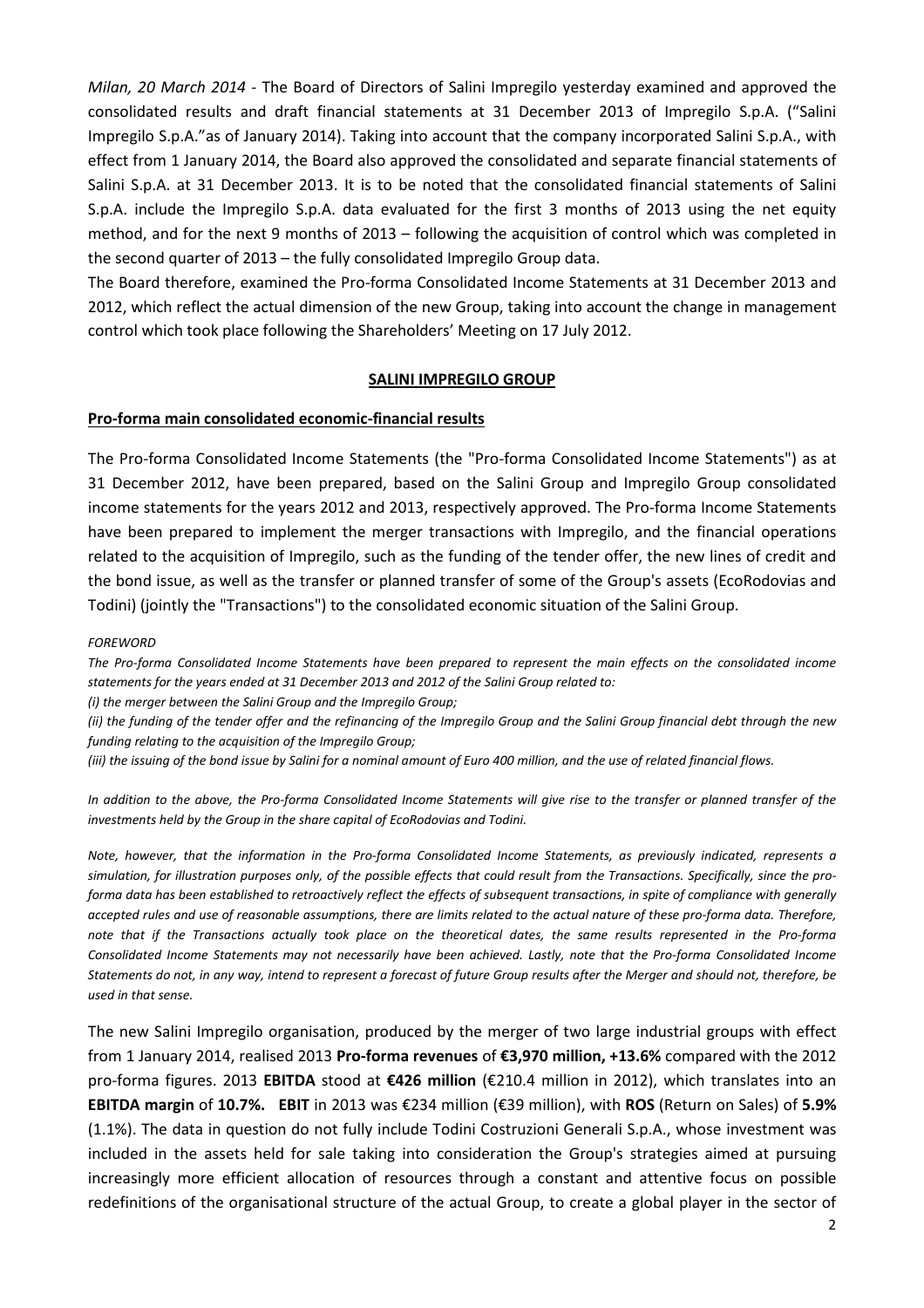complex infrastructures capable of competing with the main international competitors, in terms of economies of scale, dimensions and geographic complementarity.

The total order backlog for the Group at the end of the period amounts to  $\epsilon$ 28.8 billion, including the whole-life portfolio of the Concessions sector equal to €6.5 billion; in the construction and plant sector the portfolio is at €22.2 billion (€20.2 billion at the end of 2012), of which €21.1 billion in construction and €0.3 billion in plant sector.

Total acquisitions of the Group in 2013 were equal to €8,633 million, of which €5,903 million was in the construction and facilities sector and €2,730 million in concessions.

The new Group conducts its business on a global scale with an active presence in approximately 50 countries, operating through 31,000 employees from 88 countries.

#### **\*\*\*\*\*\*\*\***

### **IMPREGILO S.p.A.**

### **Main consolidated economic-financial results of the Impregilo Group for the year 2013**

The **total revenues** of the Impregilo Group in 2013 were **€2,323.3 million** (€2,281.0 million) of which approximately **70.7%** generated abroad for a value of €1,642.2 million.

**EBITDA** in 2013 was positive by **€250.9 million** (€84.7 million) with a **10.8%** margin. **EBIT** was positive by **€157.9 million** (negative by €25.1 million), which corresponds to a **6.8%** EBIT margin. Net expenses of the corporate structure stood at  $\epsilon$ 44.7 million, in line with the previous year. Regarding the criticalities experienced by the Group under the scope of the Panama Canal Expansion project, about which extensive information has already been given in the previous financial documents published, note that, (i) under the scope of the finalisation with the client of the agreements necessary to guarantee the financial support for the construction activities yet to take place, notified on 14 March 2014, (ii) on the basis of the whole-life forecasts continuously updated using the evaluation criteria adopted by the Group in this context and (iii) taking into account that as of 2012 the Impregilo Group, according to a reasonably cautious assessment approach supported by the opinions of independent experts, already updated its estimates with reference to this contract and showed a considerable loss. With this assumption, according to an evaluation consistent also with recent events, it was deemed appropriate to update the assessments conducted previously and, as a result, recognise further whole-life net expenses even through the total amount is not particularly significant.

Financial operations and investments at consolidated level generated net revenues of €3.3 million (net expenses €29.3 million).

The result from discontinued operations is positive by €80.6 million (positive by €717.0 million), essentially due to the effects resulting from the positive development in 2013 of the litigation concerning claims for damages made by the Group in previous years relating to former RDF plants. Note that the result of discontinued operations for the previous year included the effects of the sale to third parties of the stakeholding that Impregilo held in the Brazilian Group EcoRodovias.

The **net consolidated profit pertaining to t**he Group is **equal to €187.7 million** (€603.1 million).

**The consolidated net financial position** as at 31 December 2013 was positive by €421.4 million (€613.4 million). It is to be noted that in 2013 the Parent Company issued dividends for a total of €602.2 million.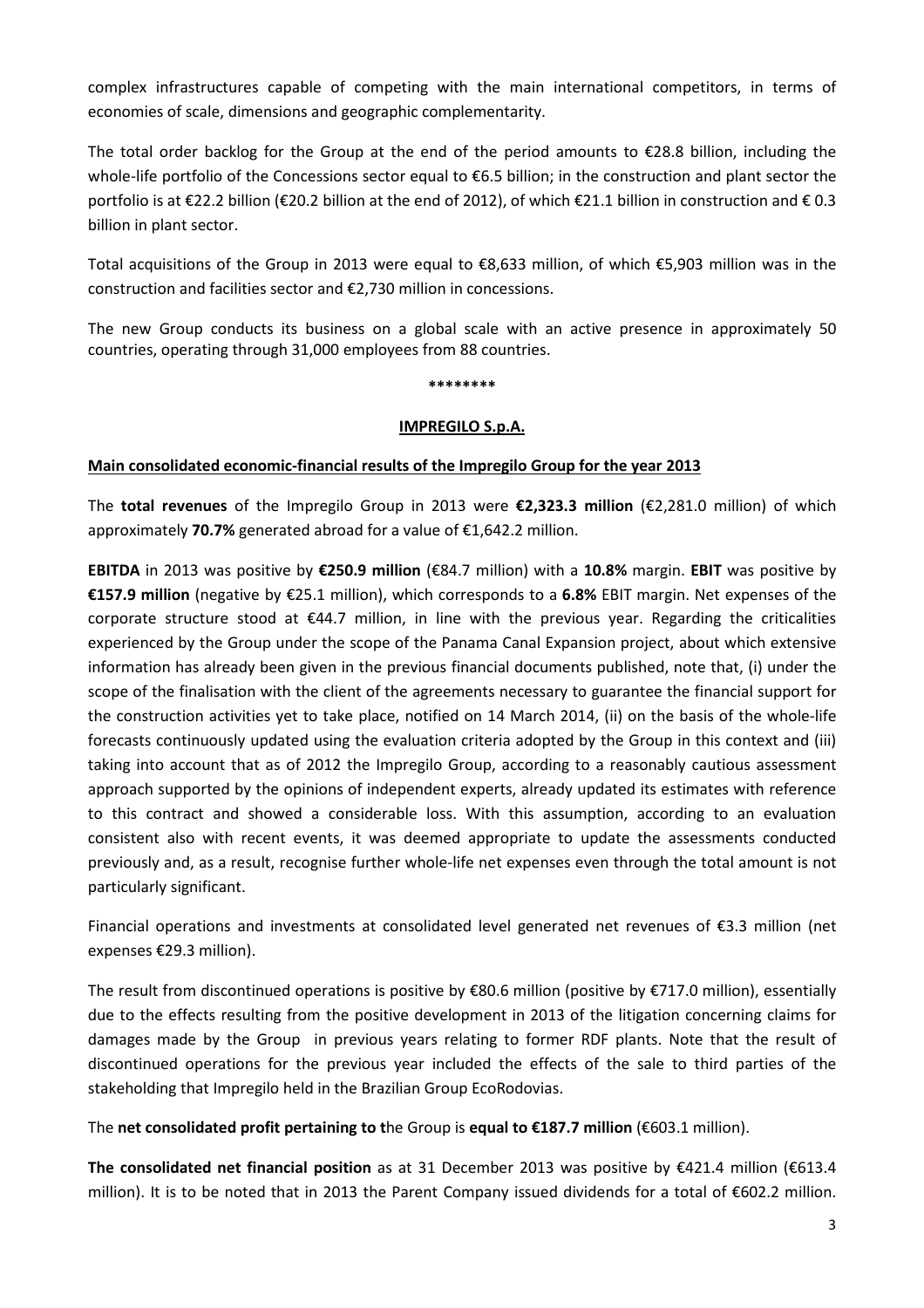Also, the last *tranche* of 6.5% of the investment in Ecorodovias was transferred in the month of January 2013 and the amount of €187.0 million was collected. Still in 2013, €240.5 million was collected from the claims for compensation and the legal interest with reference to the former RDF plants and, in the last quarter, Impregilo also collected contractual advances on several new foreign projects, with special reference to the Riyadh metro and the Doha Red Line North metro system in Qatar. Lastly, the variable rate bond issue taken out by the subsidiary Impregilo International Infrastructures NV for a total of €114.7 million was repaid early.

**The portfolio order for construction and plant** at the end of the period was approx**. €12.8 billion** (€10.6 billion), of which €12.5 billion was in Buildings and € 0.3 billion regarding the Facilities portfolio. The whole life portfolio of the Concessions sector is equal to €5.6 billion.

Total amount of new contracts equals €6.4 billion.

## **Main economic and financial results of 2013 of the Impregilo S.p.A. Parent Company**

The **revenues** of the Impregilo S.p.A. Parent Company were **€1,276.4 million** with a slight decrease compared to the previous year (€1,367.0 million).

## **EBIT** was **€152.3 million** (€111.5 million).

The result of financial management and investments of Impregilo S.p.A. was positive by €11.7 million (positive by €671.4 million in 2012). The 2012 result mainly reflects the valuation of the stake in EcoRodovias.

**The net profit** was equal to **€113.8 million** (€739.3 million).

### **\*\*\*\*\*\*\*\***

### **SALINI S.p.A.**

As described above, the consolidated financial statements of Salini S.p.A. include: the Impregilo S.p.A. data evaluated for the first 3 months of 2013 through the net equity method and consolidated in full for the remaining 9 months of 2013.

It should also be noted that as a result of decisions made by the corporate bodies of Salini S.p.A. regarding the decision to evaluate the investment in Todini Costruzioni Generali S.p.A. also via total or partial disposal thereof, Todini and its controlled companies were recognised in the consolidated financial statements of the Salini Group for 2013 in accordance with the International Accounting Standard IFRS 5 under the item 'Non-current assets intended for sale and discontinued operations'. Therefore, the comparative economic results referred to the year 2012 were represented coherently.

It must be recalled that in accordance with the previsions of the International Standard IFRS 3 "Mergers" the acquisition of control of the Impregilo Group, completed in April 2013, required completion of the procedure commonly known as "Purchase Price Allocation", involving re-determination of current values of assets and liabilities acquired as of the date of acquisition of control. Taking into account that the standard in question required a period of 12 months from the date of acquisition of control to perform the procedures described in it, the corresponding activities were performed recently and their effects were therefore reflected in the consolidated financial statements of the Salini Group for 2013. The positive difference between the adjustment of the total amount paid for acquisition of the control stake and the current value of the net assets acquired as of 1 April 2013 to the current value was equal to approximately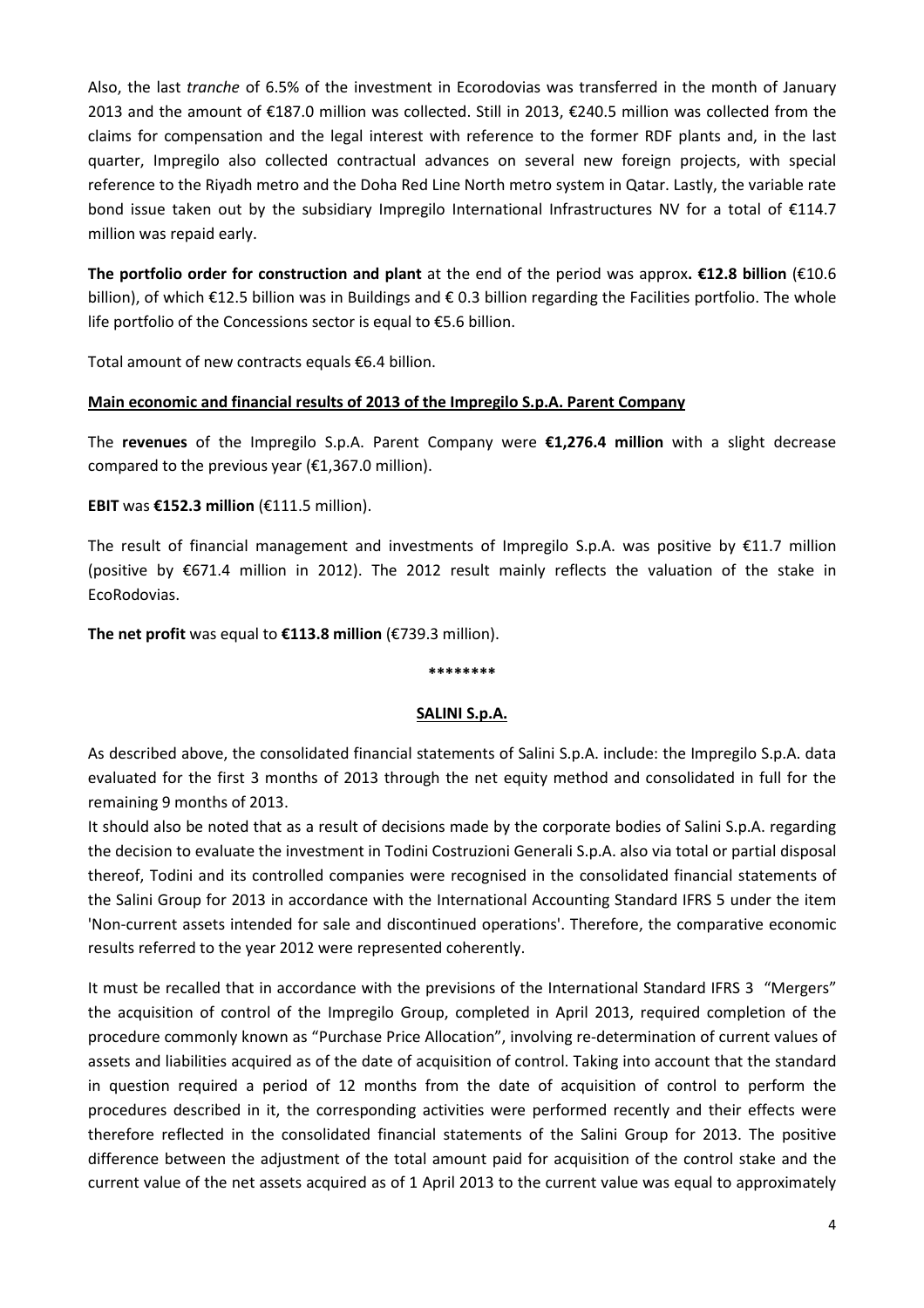€293 million and was posted in the financial management and investments result net of the corresponding deferred tax effect.

# **Main consolidated economic-financial results of the Salini S.p.A. Group for the year 2013**

Total revenues of the Salini S.p.A. Group in 2013 stood at **€3,425.6 million** in total (€1,214.9 million). Operating income of €3,333.8 million was realised, approximately 93% abroad, with 96% coming from the buildings sector.

EBITDA in 2013 was positive by **€316.4 million** (€128.8 million) with a 9.2 % margin. **EBIT** was positive by **€147.6 million** (€64.8 million).

The result of financial management and investments was positive by €141.4 million (positive by €284.3 million). The result of continuing operations was equal to €245.8 million (€319.8 million**). Net consolidated profit** pertaining to the Salini S.p.A. Group stood at **€166.9 million** (€324.4 million). **The consolidated net financial position of continuing operations** as at 31 December 2013 was negative by **€331.6 million**. The net financial position includes a bond loan, closed successfully on 23 July 2013, of €400 million, intended for institutional investors, with a due date of 5 years and an annual fixed coupon of 6.125%.

#### **\*\*\*\*\*\*\*\***

## **Proposal for allocation of the profit for the period**

In consideration of the **profit for the period** of €**113,829,477.50** posted in the separate financial statements of Impregilo S.p.A. as at 31 December 2013, the Board of Directors decided to submit the following proposal to the Meeting of Shareholders of Salini Impregilo S.p.A., called for 30 April 2014:

- pursuant to the applicable statutory provisions, to grant a divided of €0.26 per share to savings shareholders, for a total of €420,027.66;
- to set the date of dividend payment for 26 May 2014 and the payment date for 29 May 2014 (record date of 28 May);
- to carry forward the total amount of €113,409,449.84.

**\*\*\*\*\*\*\*\*** 

# **Significant events and operations that occurred in 2013**

On **6 February 2013**, Salini S.p.A. announced its decision to promote a voluntary public tender offer pursuant to Article 106, paragraph four, of the TUF, involving all ordinary shares of Impregilo S.p.A. not held by Salini S.p.A., at the price of €4.00 per share. The tender offer was concluded positively and Salini S.p.A. ended up holding a percentage of 92.08% of the ordinary shares of Impregilo S.p.A., as of 2 May 2013. Subsequently, Salini restored the float and presently, after the merger by incorporation of Salini S.p.A. in Impregilo S.p.A. and the subsequent allocation of the shares of Impregilo to the sole shareholder of Salini S.p.A., Salini Costruttori S.p.A., the latter holds a stake of 89.95%.

On **12 September 2013**, the extraordinary meetings of Salini and Impregilo approved the merger by incorporation of Salini into Impregilo. The merger produced its civil law and fiscal effects as of 1 January 2014, and as of the same date Impregilo changed its company name to "Salini Impregilo S.p.A.".

The same meeting of **12 September 2013** reduced the company's share capital pursuant to Article 2445 of the Civil Code, from Euro 718,364,456.72 to Euro 500,000,000.00, or by an amount of Euro 218,364,456.72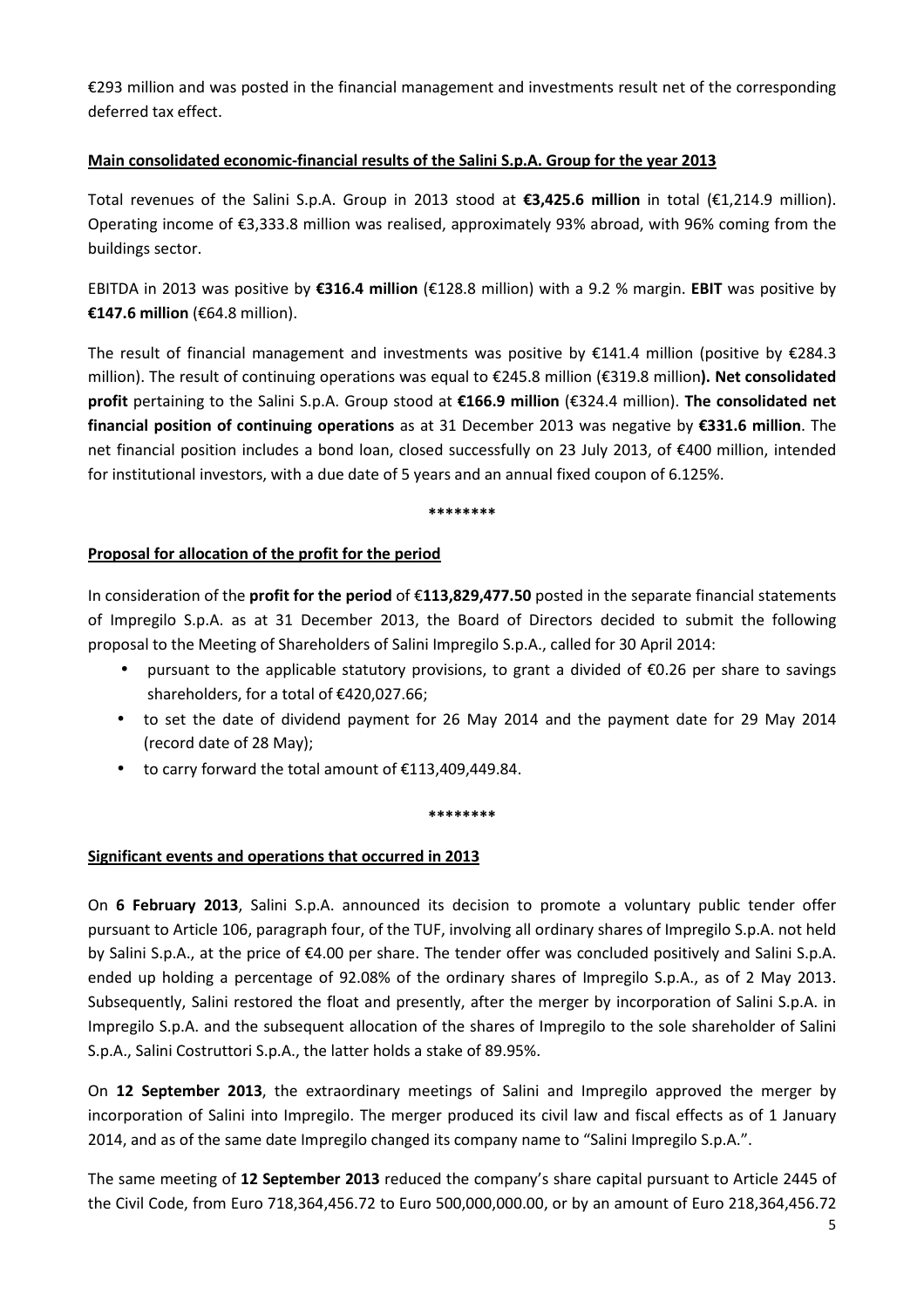Euros, without cancelling any outstanding shares. Euro 100,000,000.00 of this amount was intended for the 'Legal Reserve' and Euro 118,364,456.72 for a specific net asset reserve called 'Other reserves'. This reduction is effective as of the effective date of the merger by incorporation of Salini S.p.A. into Impregilo S.p.A., i.e. 1 January 2014.

Among the main events that took place in 2013, the further development of the process for disinvesting the Group's non-core assets was particularly significant and included the sale to third parties (i) of the remaining 6.5% stake of the investment held in the Brazilian group Ecorodovias, (ii) the entire investment held by the Group in the company under Chinese law Shanghai Pucheng Thermal Power Energy Co. Ltd. equal to 50% of its share capital and (iii) the investments in Tangenziali Esterne di Milano S.p.A., equal to 3.74% of the share capital and Tangenziale Esterna S.p.A., equal to 17.77% of the share capital, under the scope of which plans were drawn up to disinvest the stake held by Salini Impregilo in the construction works of the infrastructure through the sale of the investments held in Consorzio Costruttori TEEM, in Lambro s.c.a.r.l.

**\*\*\*\*\*\*\*\*** 

## **Main significant facts that occurred after the year end**

On 3 January 2014 the Salini Impregilo Group acquired the project for the design and construction of a motorway lot from Sebes to Turda in Romania. The client is the Romanian National Company of Motorways and National Roads (CNADNR) and the project is worth approximately €121 million. The Sebes-Turda Motorway is located in the centre of Transylvania. The works will consist of constructing 17 kilometres of motorway with two lanes in each direction with a hard shoulder and include approximately 81,000 m² of bridges and viaducts, as well as three motorway intersections.

On 13 March 2014 an agreement was signed with the "Autoridad por el Canal de Panama" (ACP) for the resumption of works under the Canal expansion project in which Impregilo is a contractor along with Sacyr Vallehermoso (Spain) and Jan De Nul (Belgium).

\*\*\*\*\*\*\*\*

# **The 2014-2017 Business Plan of the Salini Impregilo Group**

The Board of Directors of Salini Impregilo S.p.A. has also approved the Business Plan of the Group resulting from the Merger described above for the period 2014-2017, involving a considerable development of the Group's operations.

Despite the continuing uncertain global economic situation, the commercial strategy behind the new Business Plan, even though it is more conservative compared with the previous plan presented last June, involves a gradual growth in Group total revenues between 2014 and 2017, resulting from both new contracts and the existing portfolio at the end of 2013. The strong point of the Salini Impregilo Group will be the integrated ability to acquire and execute large-scale projects. The strategy also involves strengthening the geographical presence through a high percentage of participation in tenders in areas considered core for the Group, namely: Europe, Africa and Latin America, and further diversification of the portfolio with a strengthening of the presence of the Group in markets with a high growth potential, such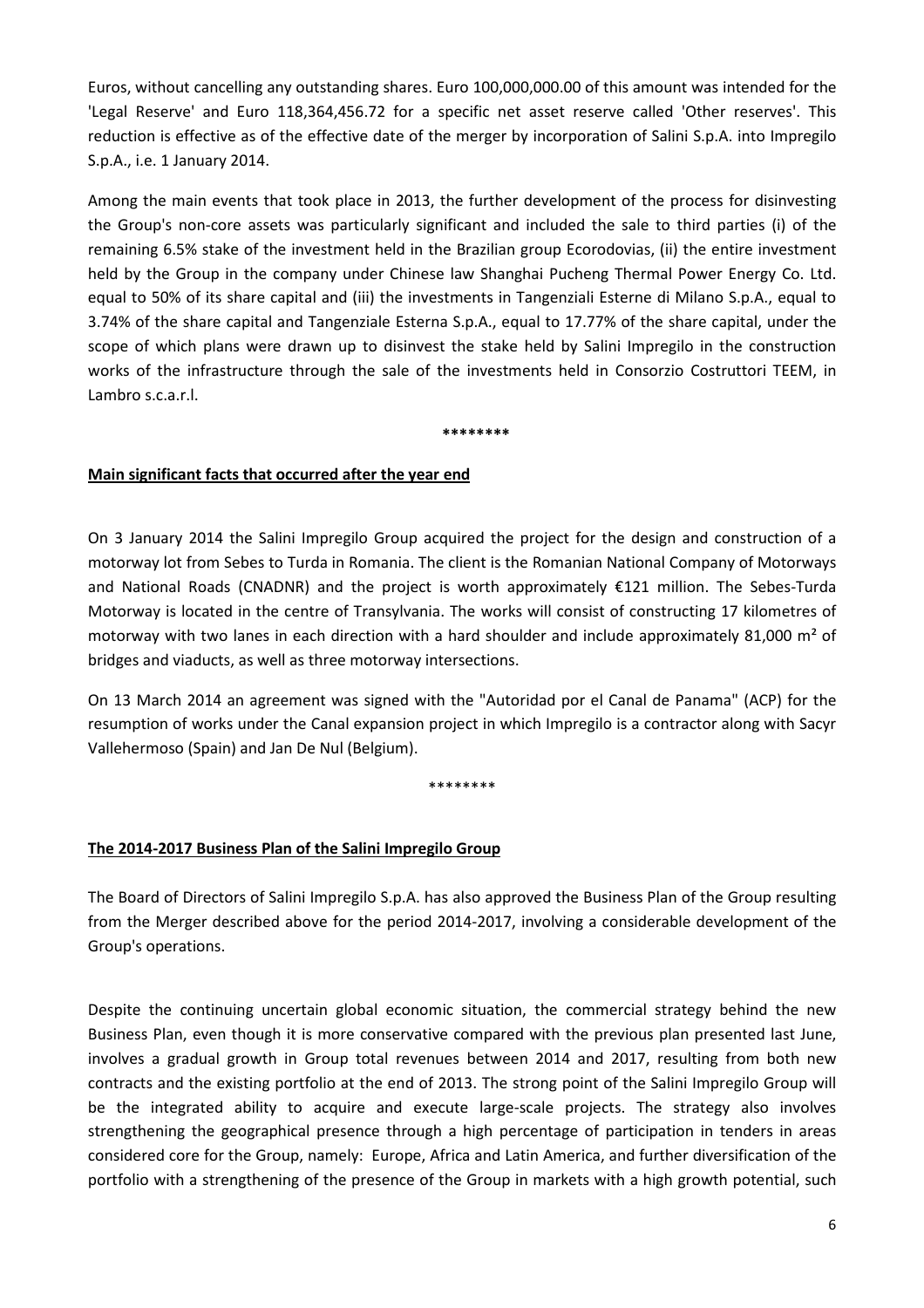as: North America, Australia; markets where there are plans for large investments in road works and hydroelectrics.

The main targets of the Business Plan for 2017 are:

- Revenues of €7 billion
- EBITDA of approximately €800 million
- EBIT of approximately €500 million
- Average annual new orders >€7 billion
- Net financial position (NFP): net cash approximately €500 million

In addition, the guidance indications for 2014 are:

- Revenues ~10%
- EBITDA margin >10%
- EBIT margin >5%

#### \*\*\*\*\*\*\*\*

# *Claudio Costamagna Chairman of the Board of Directors of Salini Impregilo S.p.A. commented:*

"The new Salini Impregilo organisation, a merge of two large industrial groups, effective 1 January 2014, represents an enormous challenge : that of Italian excellence on the global market, a great act of courage and the results and the new Business Plan are already revealing it to be a story of success.

Important recent events for the Group in 2013 created the foundations for growth for a Group with a strategic positioning worldwide, which will be capable of implementing the strategic guidelines and targets contained in the new Business Plan.

In thanking the Directors of the Board and all the people of Salini and Impregilo who made this success possible, I would like to confirm the full support of the Board of Directors for the growth strategy outlined in the 2014-2017 Business Plan, which represents an opportunity to create value for shareholders who have already shown their faith in this Group and for new shareholders who want to believe in us in the future".

# *Pietro Salini, CEO of Salini Impregilo S.p.A. commented:*

"With the approval of the 2013 results we are moving forward in the right direction in our growth process, becoming a global player in the sector of complex infrastructures capable of competing with the main international competitors. The new Business Plan represents the realisation of an ambitious dream of growth which is now possible thanks to our global presence in high-growth areas, together with technical and managerial skills, which will lead to an increase in margins and further optimisation of costs. Salini Impregilo Group's strength will be its integrated capacity to win and execute new large-scale projects, and a fortified geographic presence in certain high-growth countries considered core to the Group. At the end of 2013, the excellent portfolio order book, both from a quantitative and a qualitative point of view, and the very solid capital and financial structure, were important factors for growth and development.

We believe that the route outlined in the Business Plan is a good opportunity for our shareholders, and for this reason, we are confident about the planned capital increase which, by restoring the free float, will allow the entry of new investors into the Salini Impregilo shareholding structure, who, together with us will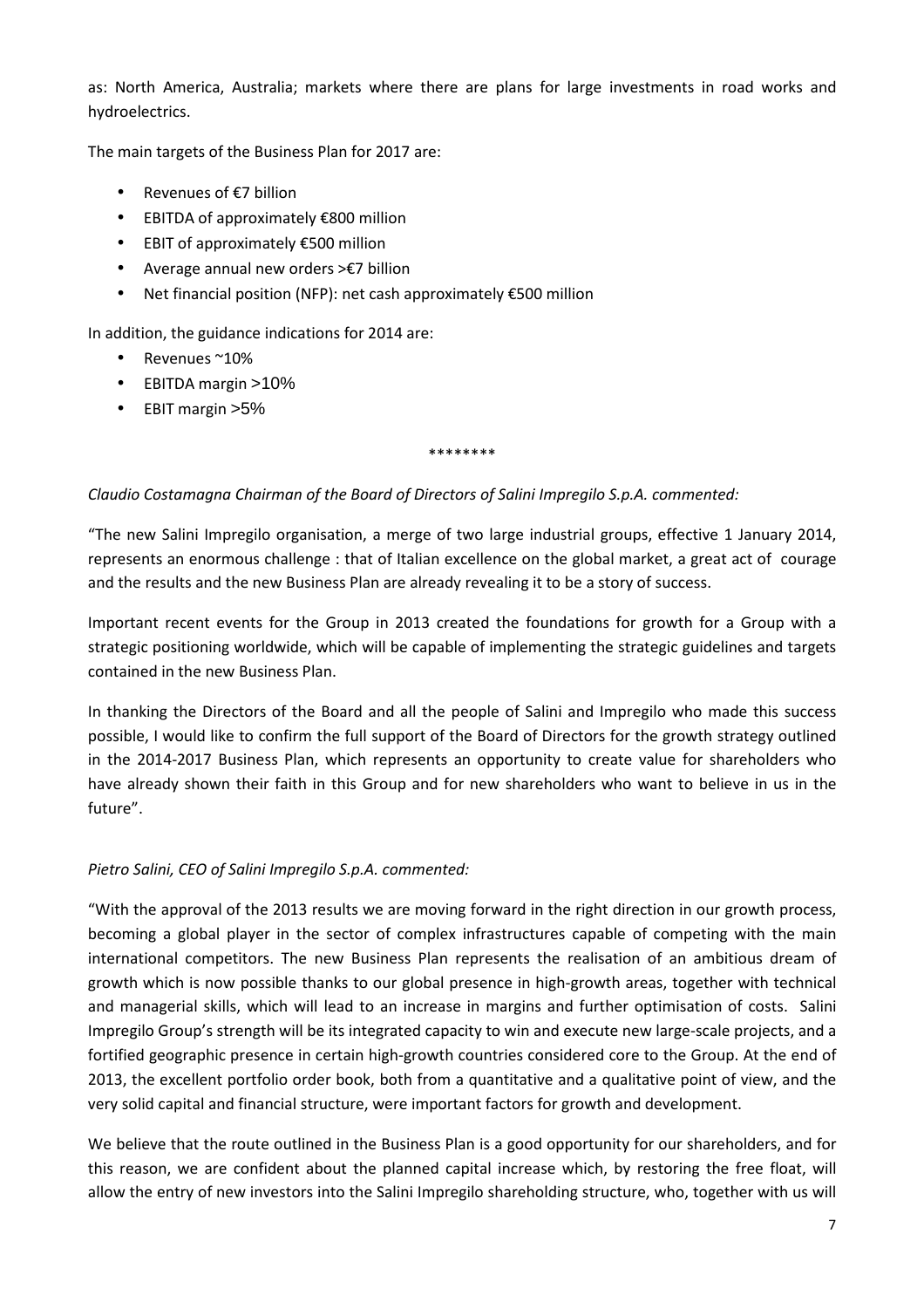take part in the creation of value that will follow the plan. This is our project for the future which we intend to build and share with all our stakeholders, shareholders, our people, our customers and the countries in which we operate".

**\*\*\*\*\*\*\*\*** 

# **Annual report on company governance and remuneration report, Calling of the Ordinary Meeting of Shareholders**

The Board of Directors examined and approved *The annual report on company governance and proprietary assets* reported in detail in the Governance Report and the *Remuneration Report* pursuant to Article 123 *ter* of Legislative Decree 58/98 (TUF), which will be published and made available on the Company Internet site (www.salini-impregilo.com).

Based on the information provided by individual members, in accordance with the Corporate Governance Code for Listed Companies, the Board evaluated the independence requirements for the following directors: Marina Brogi, Giuseppina Capaldo, Mario Giuseppe Cattaneo, Laura Cioli, Alberto Giovannini, Nicola Greco, Pietro Guindani, Geert Linnebank, Giorgio Marazzi, Franco Passacantando and Laudomia Pucci.

Finally, the Board decided to call the Ordinary Shareholders' Meeting for 30 April 2014 to approve the 2013 Financial Statements of Impregilo S.p.A. and the incorporated company Salini S.p.A. and allocate the profit for the period, as well as for the appointment of the new Board of Auditors and determination of its remuneration, as well as decisions regarding the Remuneration Report.

#### **\*\*\*\*\*\*\*\*\***

*Massimo Ferrari, is his capacity of Director in charge of preparation of the company's accounting documents, declares, pursuant to point 2 of Art. 154 bis of TUF, that the information contained in the present press release corresponds to the accounting documentation, books and entries.* 

*\*\*\*\*\*\*\*\*\**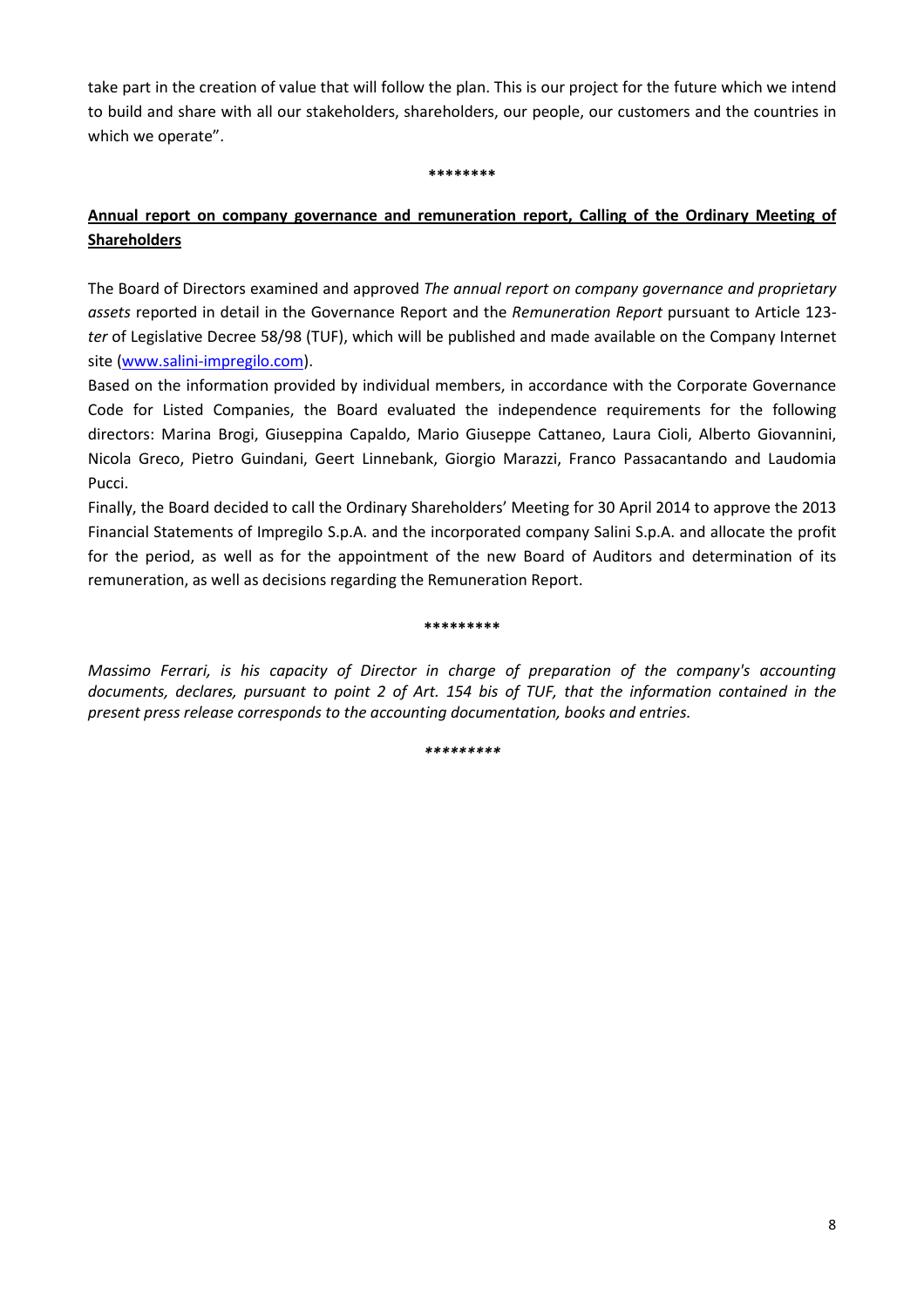#### **For further information:**

**Corporate Identity & Communication Investor Relations** Luigi Vianello Lawrence Y. Kay Tel. +39 06 6776 595 Tel. + 39 02 4442 2024 email: l.vianello@salini-impregilo.com email: l.kay@salini-impregilo.com

*Business Communication CDR Communication srl* Angela Randolph Silvia Di Rosa Tel. + 39 06 6776 412 Tel +39 335 78 64 209

**RLM Finsbury**  Edward Simpkins Charles O'Brien Tel. + 44 (0)207 251 3801

email: a.randolph@salini-impregilo.com email: silvia.dirosa@cdr-communication.it

*Attached are the consolidated re-classified schemes of the consolidated profit and loss account and asset and financial situation of the Group and the Parent Company Impregilo, as well as the Group and Salini S.p.A. Parent Company as of 31 December 2013.* 

*\*\*\*\*\*\*\*\** 

*Some 'alternative indicators of performance' were used in the present press release and in the attached schemes. Their meaning and content is illustrated below in order to permit a better evaluation of the economic and financial management.* 

#### *(Debt/Equity)*

*This indicator is given by the ratio between the net financial position (which becomes negative in case of a net debt) in the numerator and the equity in denominator. On a consolidated basis the net assets used for the purposes of the report in question include also net third-party assets.*

#### *EBITDA or gross operating margin*

*For the Impregilo Group, this indicator represents the algebraic sum of the following positions included in the period's profit and loss account:* 

*a) total revenues* 

*b) total cost, excluding costs of amortization of tangible and intangible fixed assets.* 

*For the Salini Group, this indicator is obtained by adding the following items to the EBIT, as defined below:* 

*(i) amortisation and depreciation of tangible and intangible fixed assets* 

*(ii) write-downs and provisions;* 

*(iii) capitalised costs for internal construction.* 

 *This indicator may also be presented in 'percentage' form as a result of the ratio of EBITDA to total revenues.* 

#### *EBIT or result of operations*

*It coincides with the 'Result from operations' of the profit and loss account and represents the algebraic sum of the total of revenues and the total of costs.* 

*Return on Sales or RoS* 

*This indicator is expressed in terms of percentage and represents the ratio between the EBIT indicator as determined above and the total of revenues.*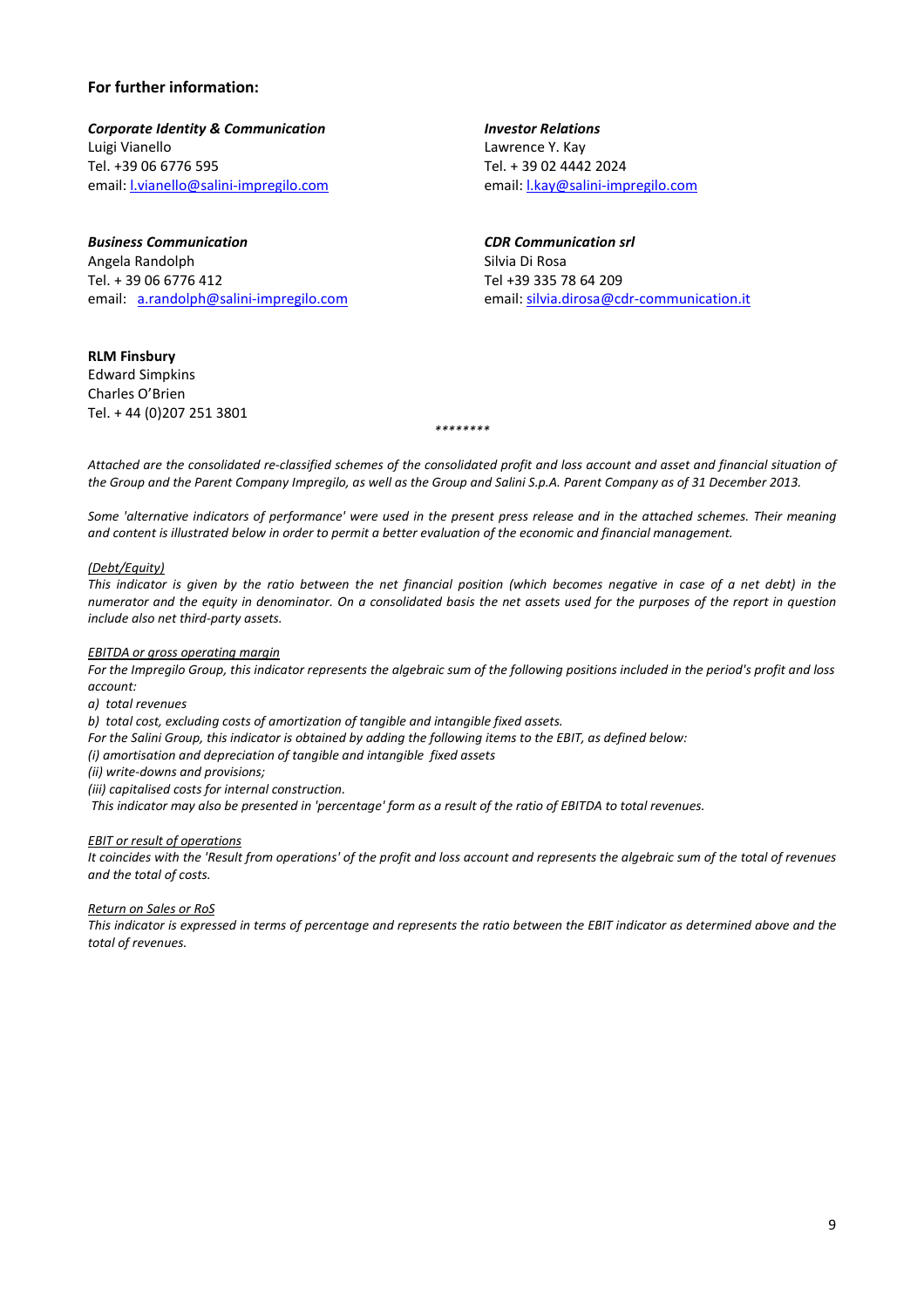# RECLASSIFIED CONSOLIDATED INCOME STATEMENT OF IMPREGILO GROUP

| <b>Thousand!</b>                                        | 2013        | 2012        | Change    |
|---------------------------------------------------------|-------------|-------------|-----------|
| Operatig revenues                                       | 2.261.406   | 2.200.382   | 61.024    |
| Other revenues                                          | 61.928      | 80.609      | (18.681)  |
| <b>Total Revenues</b>                                   | 2.323.334   | 2.280.991   | 42.343    |
| Operating Costs                                         | (2.072.404) | (2.196.287) | 123.883   |
| <b>EBITDA%</b>                                          | 250.930     | 84.704      | 166,226   |
| EBITDA %                                                | 10,8%       | 3,7%        |           |
| Ammortisation                                           | 93.052      | (109.755)   | 16.703    |
| <b>EBIT</b>                                             | 157,878     | (25.051)    | 182.929   |
| Return on Sales                                         | 6,8%<br>    | $-1.196$    |           |
| <b>Financial Operation and Equity Investments</b>       |             |             |           |
| Financial Income (loss)                                 | 735<br>     | (30.720)    | 31.455    |
| Equity Investments                                      | 2.546       | 1.431       | 1.115     |
| <b>Total Financial Operation and Equity Investments</b> | 3.281       | (29.289)    | 32.570    |
| <b>EBT</b>                                              | 161.159     | (54.340)    | 215.499   |
| Taxes                                                   | (53.728)    | (59.270)    | 5.542     |
| <b>Result from continuing operations</b>                | 107.431     | (113.610)   | 221.041   |
| Net result from discontinued operations                 | 80.635      | 717.036     | (636.401) |
| <b>Net Result before Minority</b>                       | 188.066     | 603.426     | (415.360) |
| Minority                                                | (318)       | (340)       | 22        |
| <b>Group Net Result</b>                                 | 187.748     | 603.086     | (415.338) |
|                                                         |             |             |           |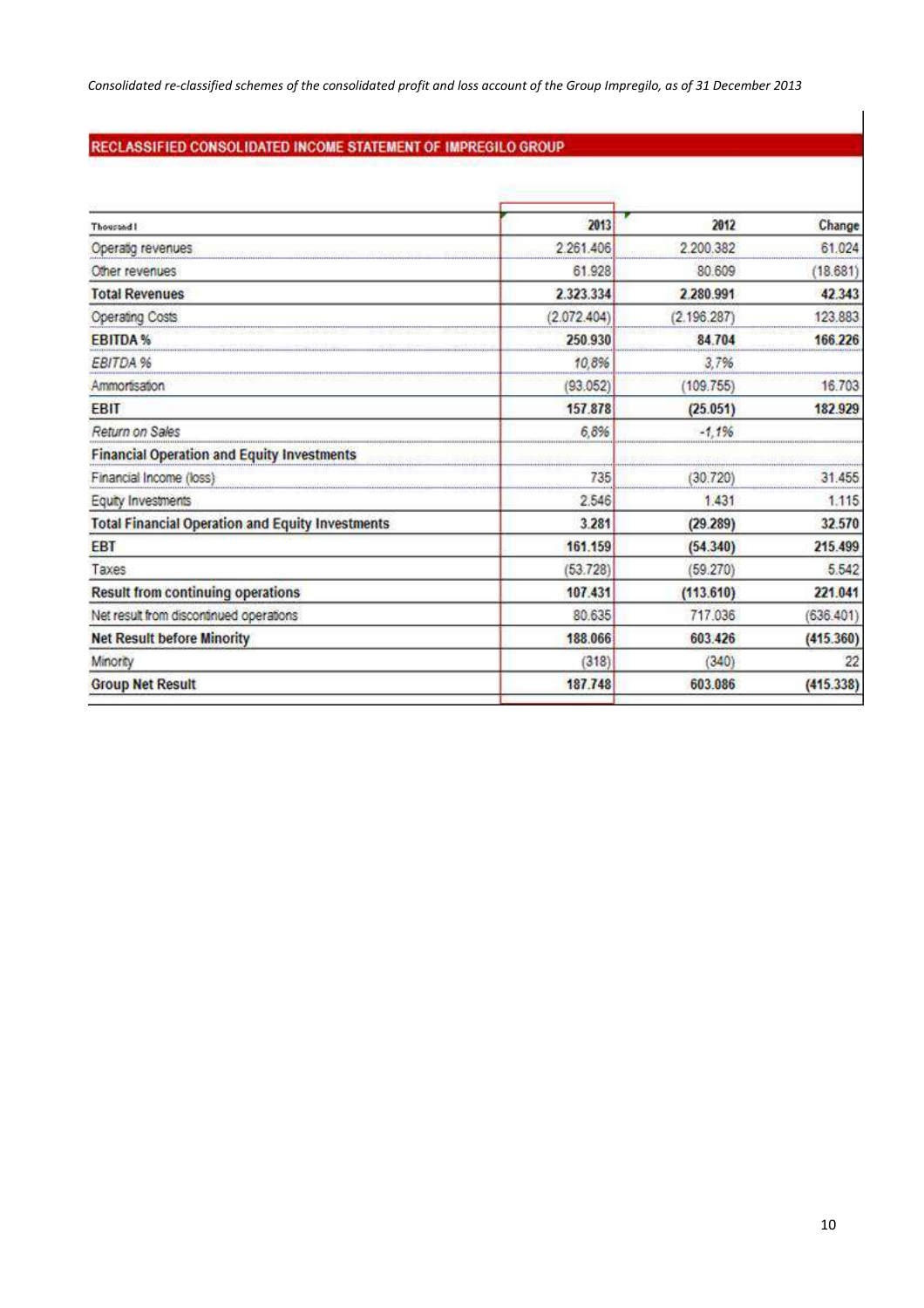*Consolidated re-classified schemes of the profit and loss account of the Parent Company Impregilo, as of 31 December 2013* 

# RECLASSIFIED INCOME STATEMENT OF IMPREGILO

| Thousand I                                                     | 2013                                            | 2012                                      | Change    |
|----------------------------------------------------------------|-------------------------------------------------|-------------------------------------------|-----------|
| Operating revenues                                             | 1.235.136                                       | 1.302.378                                 | (67.242)  |
| Other revenues                                                 | ***********************<br>----------<br>41.255 | 64.626                                    | (23.371)  |
| <b>Total Revenues</b>                                          | 1.276.391                                       | 1.367.004                                 | (90.613)  |
| <b>Operating Costs</b>                                         | 1.106.913)                                      | (1.223.644)                               | 116.731   |
| <b>EBITDA%</b><br>                                             | 169,478<br>---------------------------          | 143.360                                   | 26.118    |
| EBITDA %                                                       | 13,3%<br>,,,,,,,,,,,,,,,,,,,,,,,,,,,,           | 10,5%<br><br>**************************** |           |
| Ammortisation                                                  | (17.133)                                        | (31.826)                                  | 14.693    |
| <b>EBIT</b>                                                    | 152.345                                         | 111.534                                   | 40.811    |
| Return on Sales                                                | 11,9%<br>                                       | 8,2%<br>**********************<br>        |           |
| <b>Financial Operation and Equity Investments</b>              |                                                 |                                           |           |
| Financial Income (loss)<br>----------------------------------- | 24.976                                          | 1.508<br>,,,,,,,,,,,,,,,,,,,,,,,,         | 23.468    |
| Equity Investments                                             | ,,,,,,,,,,,,,,,,,,,,,,,,,,,<br>(13.245)         | 669.886                                   | (683.131) |
| <b>Total Financial Operation and Equity Investments</b>        | 11.731                                          | 671,394                                   | (659.663) |
| <b>EBT</b>                                                     | 164.076                                         | 782.928                                   | (618.852) |
| Taxes                                                          | (50.247)                                        | (43.605)                                  | (6.642)   |
| <b>Net Result</b>                                              | 113.829                                         | 739.323                                   | (625.494) |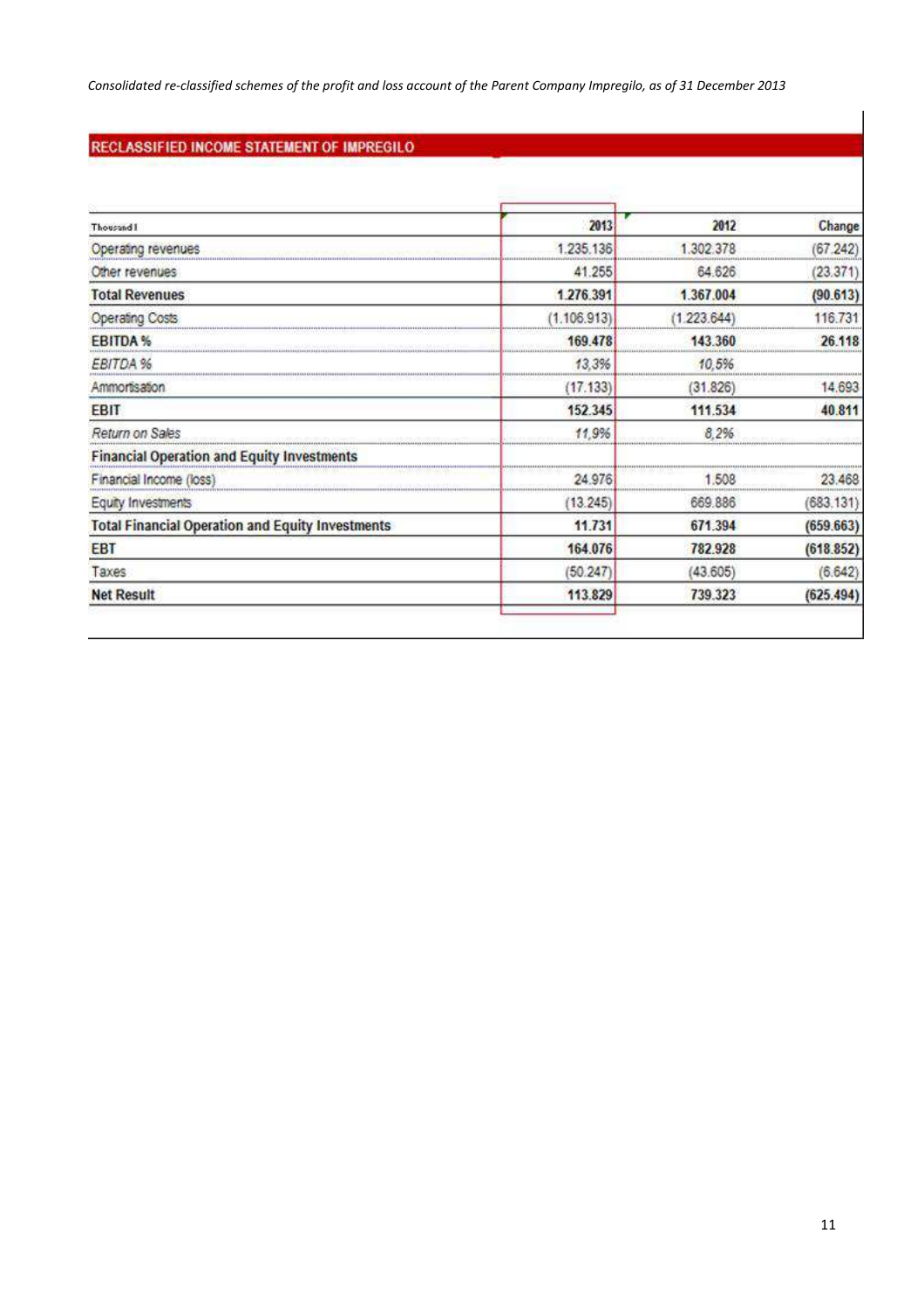*Consolidated re-classified schemes of consolidated asset and financial situation of the Group Impregilo, as of 31 December 2013* 

# RECLASSIFIED CONSOLIDATED BALANCE SHEET OF IMPREGILO GROUP

|                                                | December 31, 2013 | December 31, 2012 | Change    |
|------------------------------------------------|-------------------|-------------------|-----------|
| <b>Thousand I</b>                              |                   |                   |           |
| Intagible and Tagible fixed assets             | 345,207           | 408,275           | (63.068)  |
| Goodwill                                       | 11.875            | 30.390            | (18.515)  |
| Non current assets (liabilities) held for sale | 5.683             | 307.588           | (301.905) |
| Provision for risks                            | (94.161)          | (98.285)          | 4.124     |
| TFR (Severance pay)                            | (18.145)          | (20.234)          | 2089      |
| Other non current assets (liabilities)         | 10,704            | 11.659            | (955)     |
| Tax assets (liabilities)                       | 139.225           | 137.576           | 1.649     |
| Inventories                                    | 83.500            | 95.376            | (11.876)  |
| Works in progress under contract               | 876.186           | 864 368           | 11.818    |
| Advance on works in progress under contract    | (842.120)         | (844, 440)        | 2.320     |
| Receivables                                    | 1.168.118         | 1.062.865         | 105.253   |
| Payables                                       | (748.830)         | (818.599)         | 69.769    |
| Other current assets                           | 259.618           | 288.955           | (29.337)  |
| Other current liabilities                      | (219.297)         | (233.069)         | 13.772    |
| <b>Operating Working Capital</b>               | 577.175           | 415.456           | 161.719   |
| <b>Net Invested Capital</b>                    | 977.563           | 1.192.425         | (214.862) |
| <b>Group Shareholders' Equity</b>              | 1.384.704         | 1.800.954         | (416.250) |
| Minority                                       | 14.310            | 4.851             | 9.459     |
| <b>Shareholders'Equity</b>                     | 1.399.014         | 1,805.805         | (406.791) |
| <b>Net Financial Position</b>                  | 421.451           | 613.380           | (191.929) |
| <b>Total Financial Resources</b>               | 977.563           | 1.192.425         | (214.862) |
| <b>NFP/Equity</b>                              | (0, 30)           | (0, 34)           |           |
|                                                |                   |                   |           |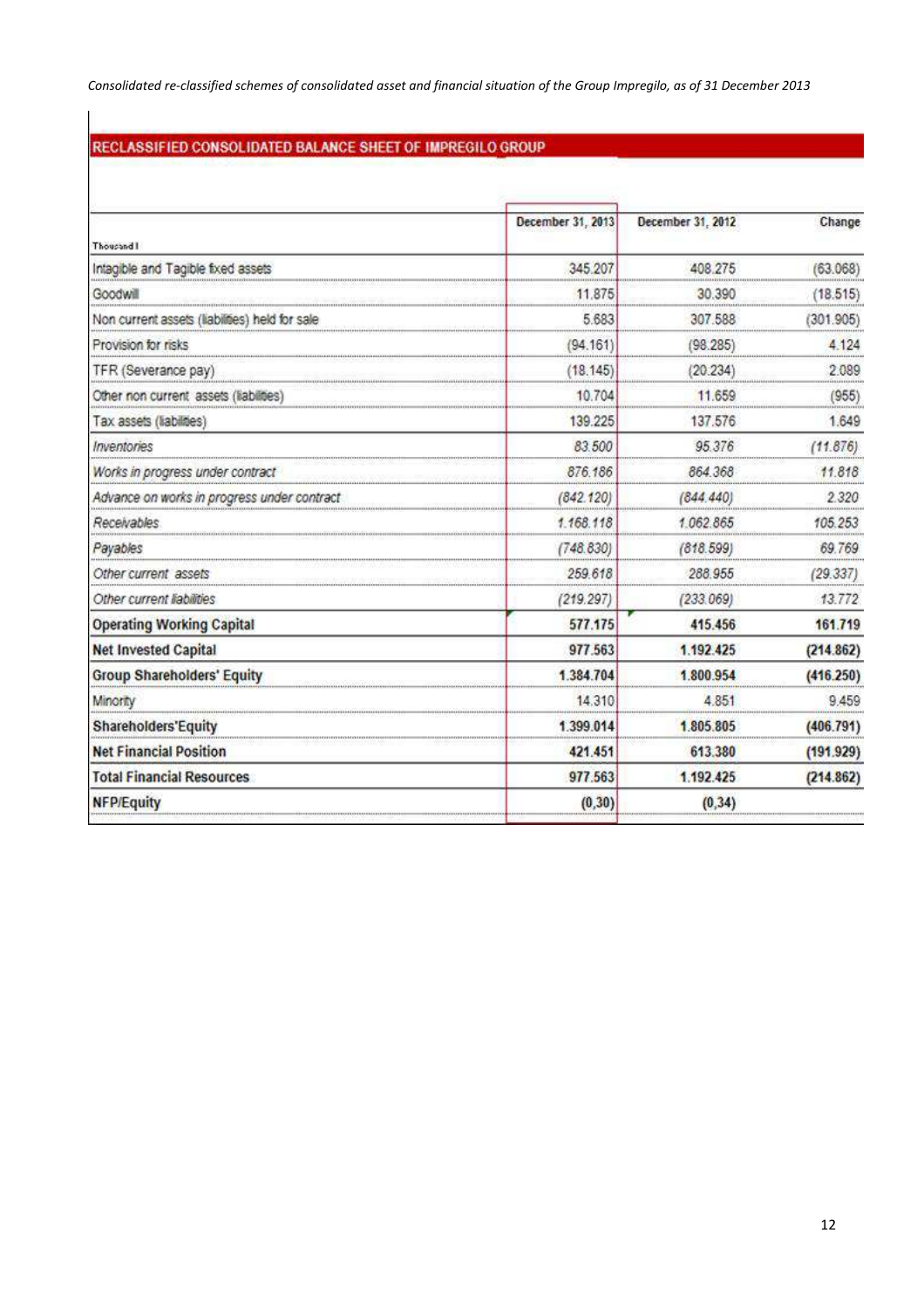*Consolidated re-classified schemes of asset and financial situation of the Parent Company Impregilo, as of 31 December 2013* 

## RECLASSIFIED BALANCE SHEET OF IMPREGILO

|                                             | December 31, 2013                            | December 31, 2012 | Change    |
|---------------------------------------------|----------------------------------------------|-------------------|-----------|
| thousand I                                  |                                              |                   |           |
| Intagible and Tagible fixed assets          | 642.216                                      | 646.122           | (3.906)   |
| Provision for risks                         | (206.866)                                    | (253.477)         | 46.611    |
| TFR (Severance pay)                         | (11.690)                                     | (11.403)          | (287)     |
| Other non current assets (liabilities)      | 2.111                                        | 89.031            | (86.920)  |
| Tax assets (liabilities)                    | (17.866)                                     | (30.221)          | 12,355    |
| Inventones                                  | 30.333                                       | 32.763            | (2.430)   |
| Works in progress under contract            | 437.560                                      | 490 758           | (53.198)  |
| Advance on works in progress under contract | (130.837)                                    | (74.813)          | (56.024)  |
| Receivables                                 | 805.797                                      | 647.868           | 157.929   |
| Payables                                    | (486.314)                                    | (512.968)         | 26.654    |
| Other current assets                        | 46,637                                       | 51.659            | (5.022)   |
| Other current liabilities                   | (45.950)                                     | (59.715)          | 13.765    |
| Operating Working Capital                   | 657.226                                      | 575.552           | 81.674    |
| <b>Net invested Capital</b>                 | 1.065.131                                    | 1.015.604         | 49.527    |
| <b>Shareholders'Equity</b>                  | 1.193.825<br>******************************* | 1.682.283         | (488.458) |
| <b>Net Financial Position</b>               | 128.694                                      | 666.679           | (537.985) |
| <b>Total Financial Resources</b>            | 1.065.131                                    | 1.015.604         | 49.527    |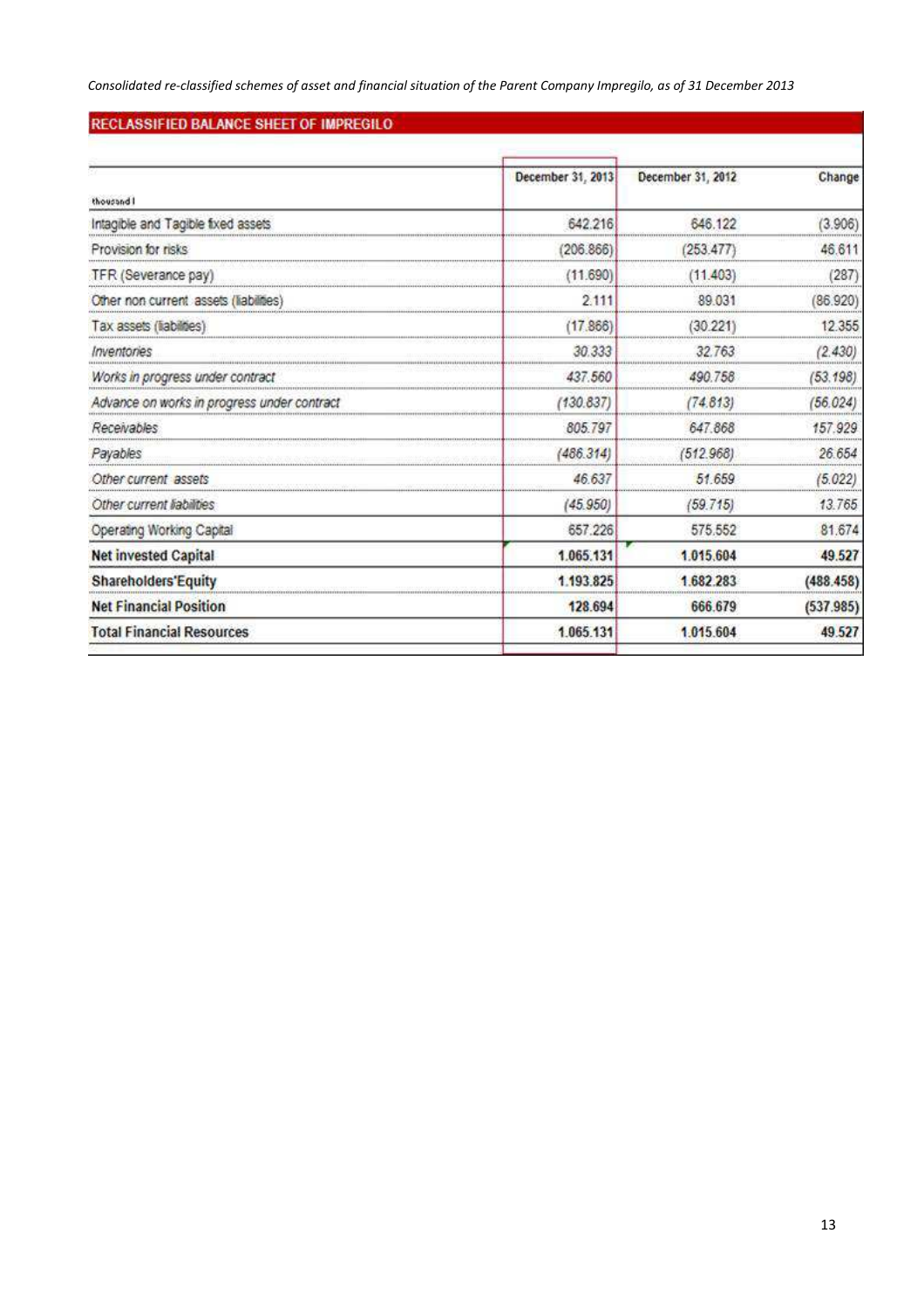*Consolidated re-classified schemes of the consolidated profit and loss account of the Group Salini, as of 31 December 2013* 

## **INCOME STATEMENT SALINI GROUP**

| thousand!                                         | 2013         | 駈       | $2012$ <sup>*</sup> | 紫      |
|---------------------------------------------------|--------------|---------|---------------------|--------|
| Operating revenues                                | 3.333.769    | 97,3%   | 1.174.185           | 96,7%  |
| Other revenues                                    | 91.841       | 2,7%    | 40.695              | 3,3%   |
| <b>Total Revenues</b>                             | 3.425.609    | 100,0%  | 1.214.880           | 100,0% |
| Operating Costs                                   | (2.586, 400) | 75.5%   | (939.159)           | 77,3%  |
| Value added                                       | 839.210      | 24.5%   | 275.721             | 22.7%  |
| Personnel costs                                   | (459.443)    | 13,4%   | (138.001)           | 11,4%  |
| Other operating costs                             | (63, 313)    | 1,8%    | (8.940)             | 0.7%   |
| <b>EBITDA</b>                                     | 316.454      | 9.2%    | 128.781             | 10.6%  |
| Amortsations                                      | (152.514)    | 4,5%    | (62.791)            | 5,2%   |
| Accruais                                          |              | 0.0%    | ٥                   | 0,0%   |
| Deprecations                                      | (16.330)     | 0.5%    | (1.174)             | 0,1%   |
| (Capitalized costs)                               |              | 0.0%    | a                   | 0.0%   |
| <b>EBIT</b>                                       | 147,610      | 4,3%    | 64.816              | 5.3%   |
| Total Financial Operation and Equity Investments. | 141.422      | $-4,1%$ | 284,365             | 23,4%  |
| EBT                                               | 289.032      | 8,4%    | 349.181             | 28,7%  |
| Taxes                                             | (43.234)     | 1,3%    | (29.344)            | 2,4%   |
| Result from continuing operations                 | 245,798      | 7.2%    | 319,837             | 26,2%  |
| Net result from discontinued operations           | (88.098)     | 2.6%    | 13.081              | 0,0%   |
| Net profit (loss)                                 | 157.701      | 4.6%    | 332.918             | 26,2%  |
| Minority                                          | (9.244)      | 0.3%    | 8.513               | 0,7%   |
| <b>Group Net Result</b>                           | 166.944      | 4,9%    | 324.405             | 26,7%  |

\*In the income statement 2012 Todini is accounted, for comparative purposes, in the net result from discontinued operations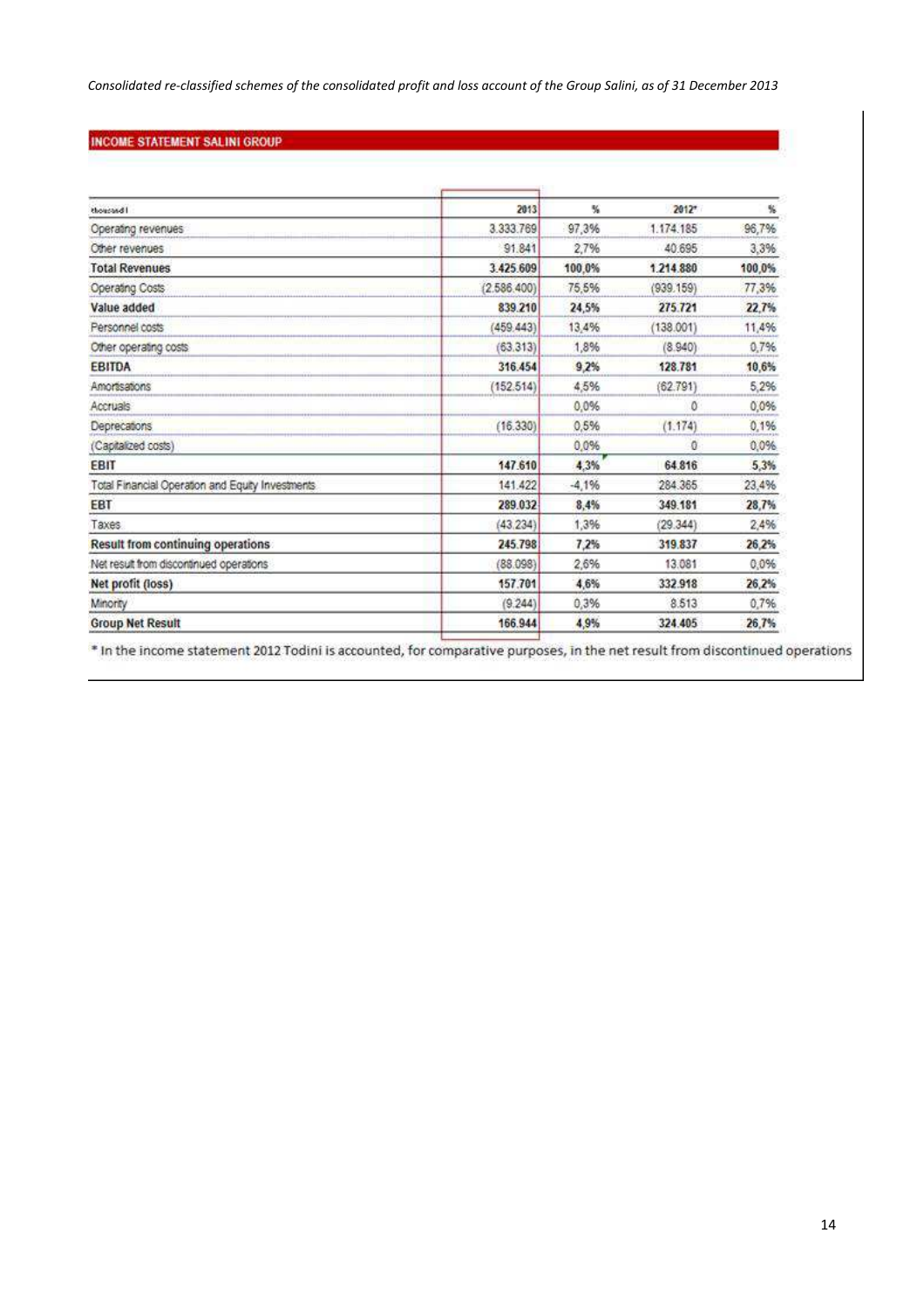*Consolidated re-classified schemes of the profit and loss account of the Salini S.p.A. Parent Company, as of 31 December 2013* 

# **INCOME STATEMENT OF SALINI**

| Thousand I                                       | 2013      | %        | 2012                       | 暢        |
|--------------------------------------------------|-----------|----------|----------------------------|----------|
| Operating revenues<br>                           | 757,429   | 98,5%    | 686.054                    | 92,0%    |
| Other revenues                                   | 11,574    | 1,5%     | 59.715                     | 8,0%     |
| <b>Total Revenues</b>                            | 769.003   | 100,0%   | 745.769                    | 100,0%   |
| <b>Operating Costs</b>                           | (608.210) | 79,1%    | (578.184                   | 77,5%    |
| Value added                                      | 160.793   | 20,9%    | 167.585<br>                | $-22,5%$ |
| Personnel costs                                  | (97.914)  | 12,7%    | (82.157)                   | 11,0%    |
| Other operating costs                            | (7.848)   | 1,0%     | (8.021)                    | 1,1%     |
| <b>EBITDA</b><br>*********                       | 55.031    | 7.2%     | 77,407<br>**************** | $-10,4%$ |
| Amortisations                                    | (60.322)  | 7,8%     | (47.998)                   | 6,4%     |
| Accruals                                         | O         | 0,0%     | 0                          | 0,0%     |
| Deprecations<br>********************             | (6.436)   | 0,8%     | (1.174)                    | 0,2%     |
| (Capitalized costs)                              | O         | 0,0%     | 0                          | 0,0%     |
| EBIT                                             | (11.727)  | $-1,5%$  | 28.235                     | $-3,8%$  |
| Total Financial Operation and Equity Investments | 427.364   | $-55,6%$ | 22.890                     | $-3,1%$  |
| EBT                                              | 415.637   | 54,0%    | 51.125                     | $-6,9%$  |
| Taxes                                            | 3.488     | 0,5%     | (17.354)                   | 2,3%     |
| Net profit (loss)                                | 419.125   | 54,5%    | 33.771                     | $-4,5%$  |
| Minorsy                                          | O         | 0,0%     | $\bf{0}$                   | 0,0%     |
| <b>Group Net Result</b>                          | 419.125   | 54,5%    | 33.771                     | $-4,5%$  |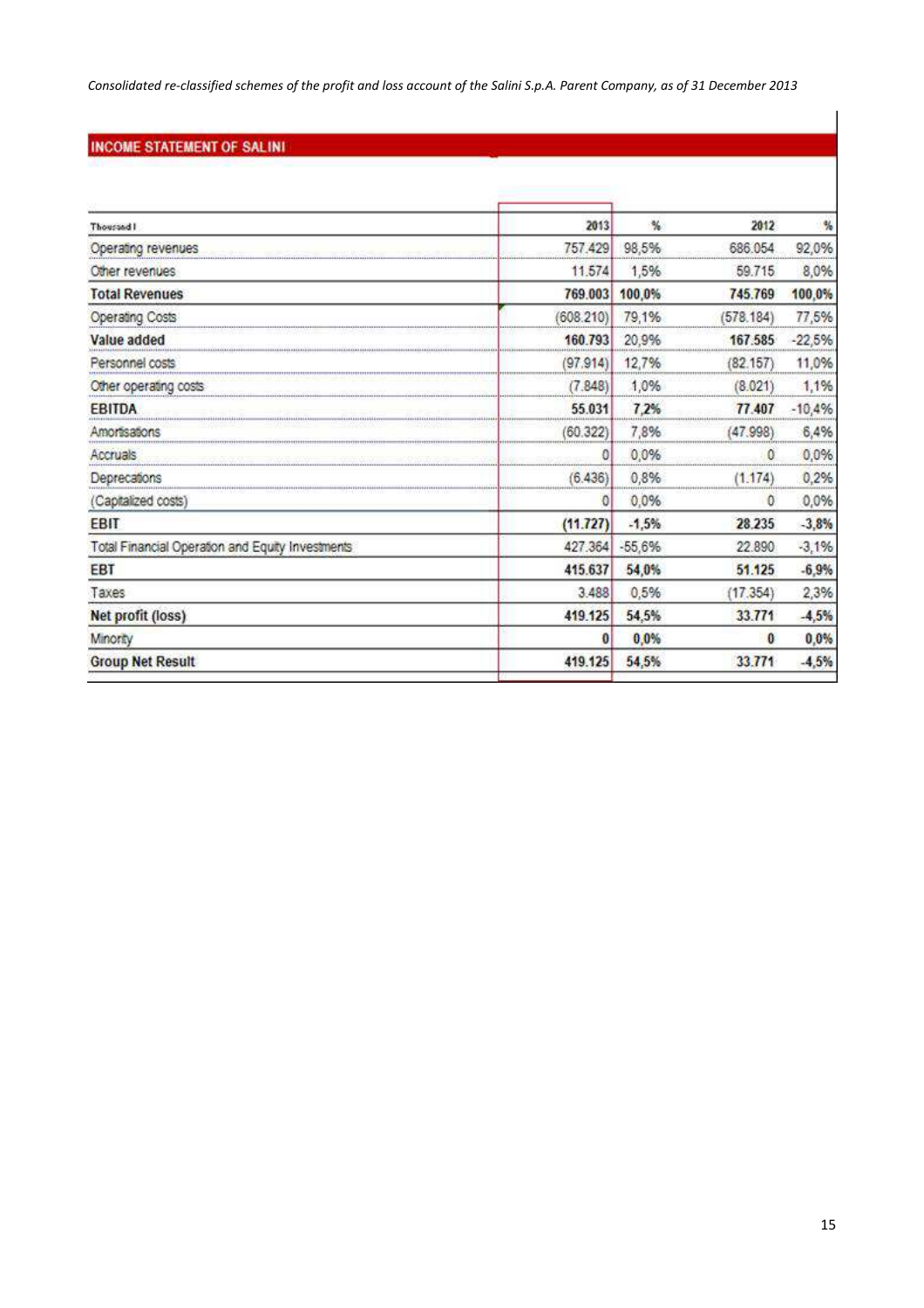| CONSOLIDATED BALANCE SHEET OF SALINI GROUP. |  |  |
|---------------------------------------------|--|--|

|                                                              | December 31 2013 | December 31 2012 |
|--------------------------------------------------------------|------------------|------------------|
| <b>Thousand!</b>                                             |                  |                  |
| Intagible fixed assets                                       | 167.273          | 2.706            |
| Tagible fixed assets                                         | 519.021          | 329.956          |
| Equity investments                                           | 61.261           | 581.672          |
| Other fixed assets                                           | 31.621           | 4.877            |
| <b>Total fixed assets (A)</b>                                | 779.177          | 919 211          |
| Inventuries                                                  | 244.016          | 167.838          |
| Amounts due from clients                                     | 1.282.410        | 625.014          |
| Amounts due to clients                                       | (1.884.083)      | (1.098.254)      |
| Trede recevables                                             | 1.634.515        | 556.089          |
| Other assets                                                 | 389,616          | 212.156          |
| Tax assets (liabilities)                                     | 106,688          | 81.320           |
| sub total                                                    | 1.773.162        | 544.162          |
| Trade payables                                               | (1.177.216)      | (571.867)        |
| Othes Itabilities                                            | (257.589)        | (115.657)        |
| sub total                                                    | 1.434.805        | (687.524)        |
| Opereting working capital (B)                                | 338 357          | (143.362)        |
| Non current assets held for sale                             | 651.875          | 0                |
| <b>FISHISTS</b><br>Non current liabilities held for sale (D) | (418.439)        | Đ                |
| Severance pay                                                | (22.059)         | (4.506)          |
| Provision for risks                                          | (103.629)        | (14.394)         |
| Total provisions (E)                                         | (125.688)        | 18 901           |
| Net invested capital F=A+B+C+D+E)                            | 1225.282         | 756.949          |
| Cash & cash equivanent                                       | 1.132.480        | 411,703          |
| Current financial assest                                     | 232.529          | Û                |
| Non current financial assest                                 | 48.928           | 25.086           |
| Current Inancial liabilities                                 | (441.846)        | (299.106)        |
| Non current triancial liabilities                            | (1.303.740)      | (300.908)        |
| Net financial receivaibles/payables                          | (331.648)        | (163.225)        |
| Group sharehoriders Equity                                   | 700.484          | 566.133          |
| Minority                                                     | 193.150          | 27.590           |
| Sharehoriders'Equity (H)                                     | 893.634          | 593.723          |
| Total financial resourses (I=G+H)                            | 1.225.282        | 756.949          |
| <b>Net financial positions</b>                               |                  |                  |
| Cash                                                         | 1.132.480        | 411.703          |
| Current financial assest                                     | 232.529          | O                |
| Current financial liabilities                                | (441.846)        | (299.106)        |
| <b>Total current</b>                                         | 923.164          | 112.597          |
| Non current financial assest                                 | 48.928           | 25.086           |
| Non current financial liabilities                            | (1.303.740)      | (300.908)        |
| <b>Total non current</b>                                     | (1.254.812)      | (275.822)        |
| <b>Net financial positions</b>                               | (331.648)        | (163.225)        |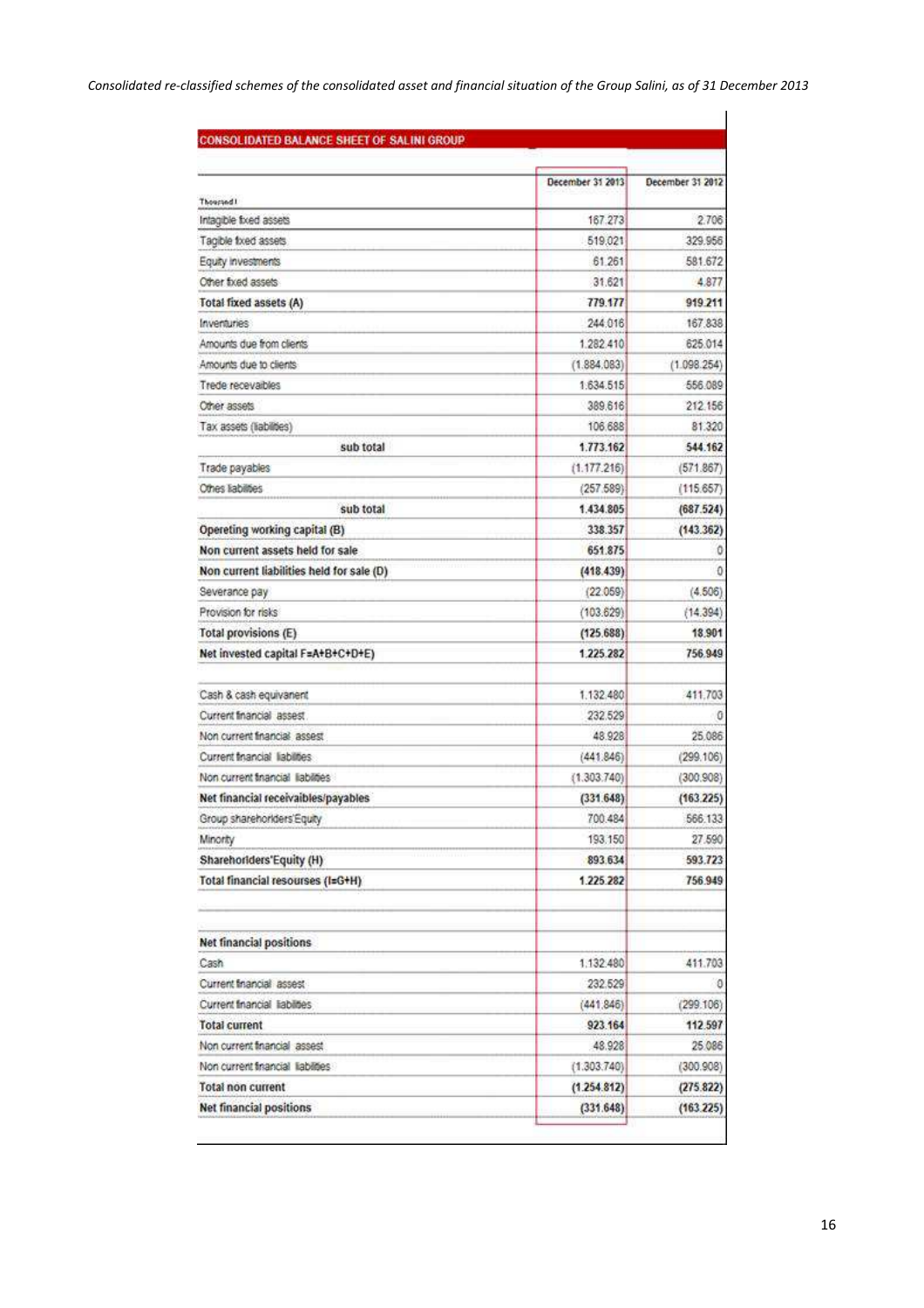| <b>BALANCE SHEET OF SALINI</b>            |                  |                  |  |
|-------------------------------------------|------------------|------------------|--|
|                                           |                  |                  |  |
|                                           | December 31 2013 | December 31 2012 |  |
| <b>Thousand!</b>                          |                  |                  |  |
| Intagible fixed assets                    | 161              | 255              |  |
| Tagible fixed assets                      | 224.636          | 208.488          |  |
| Equity investments                        | 1.295.909        | 357,114          |  |
| Other fixed assets                        | 4,427            | 4,402            |  |
| <b>Total fixed assets (A)</b>             | 1.525.133        | 570.259          |  |
| Inventuries                               | 132.133          | 111.446          |  |
| Amounts due from clients                  | 251.391          | 227.617          |  |
| Amounts due to clients                    | (557.598)        | (549.236)        |  |
| Trede recevables                          | 306.527          | 193.945          |  |
| Other assets                              | 79.312           | 80.875           |  |
| Tax assets (liabilities)                  | 27.385           | 1.210            |  |
| sub total                                 | 239.151          | 65.857           |  |
| Trade payables                            | (280.712)        | (264.423)        |  |
| Othes kabilities                          | (40.822)         | (42.346)         |  |
| sub total                                 | (321.534)        | (306.769)        |  |
| Opereting working capital (B)             | (82.383)         | (240.912)        |  |
| Non current assets held for sale (C)      | 0                | 0                |  |
| Non current liabilities held for sale (D) | $\bf{0}$         | a                |  |
| Severance pay                             | (1.856)          | (1.861)          |  |
| Provision for risks                       | (41.512)         | (8.852)          |  |
| Total provisions (E)                      | (43.368)         | (10.713)         |  |
| Net invested capital F=A+B+C+D+E)         | 1.399.383        | 318.634          |  |
| Cash & cash equivanent                    | 49.903           | 71.632           |  |
| Current financial assest                  | 447.929          | 241.848          |  |
| Non current financial assest              | 4.350            | 4.358            |  |
| Current Inancial liabilities              | (222.835)        | (101.885)        |  |
| Non current financial liabilities         | (1.005.374)      | (272.034)        |  |
| Net financial receivaibles/payables       | (726.026)        | (56.080)         |  |
| Group sharehoriders Equity                | 673.357          | 262.554          |  |
| Minority                                  |                  |                  |  |
| Sharehoriders'Equity (H)                  | 673.357          | 262.554          |  |
| Total financial resourses (I=G+H)         | 1.399.383        | 318.634          |  |
| <b>Net financial positions</b>            |                  |                  |  |
| Cash                                      | 49.903           | 71.632           |  |
| Current financial assest                  | 447,929          | 241.848          |  |
| Current financial liabilities             | (222.835)        | (101.885)        |  |
| <b>Total current</b>                      | 247.998          | 211.596          |  |
|                                           |                  |                  |  |
| Non current financial assest              | 4.350            | 4,358            |  |
| Non current financial liabilities         | (1.005.374)      | (272.034)        |  |
| <b>Total non current</b>                  | (1.001.024)      | (267.676)        |  |
| Net financial positions                   | (753.026)        | (56.080)         |  |